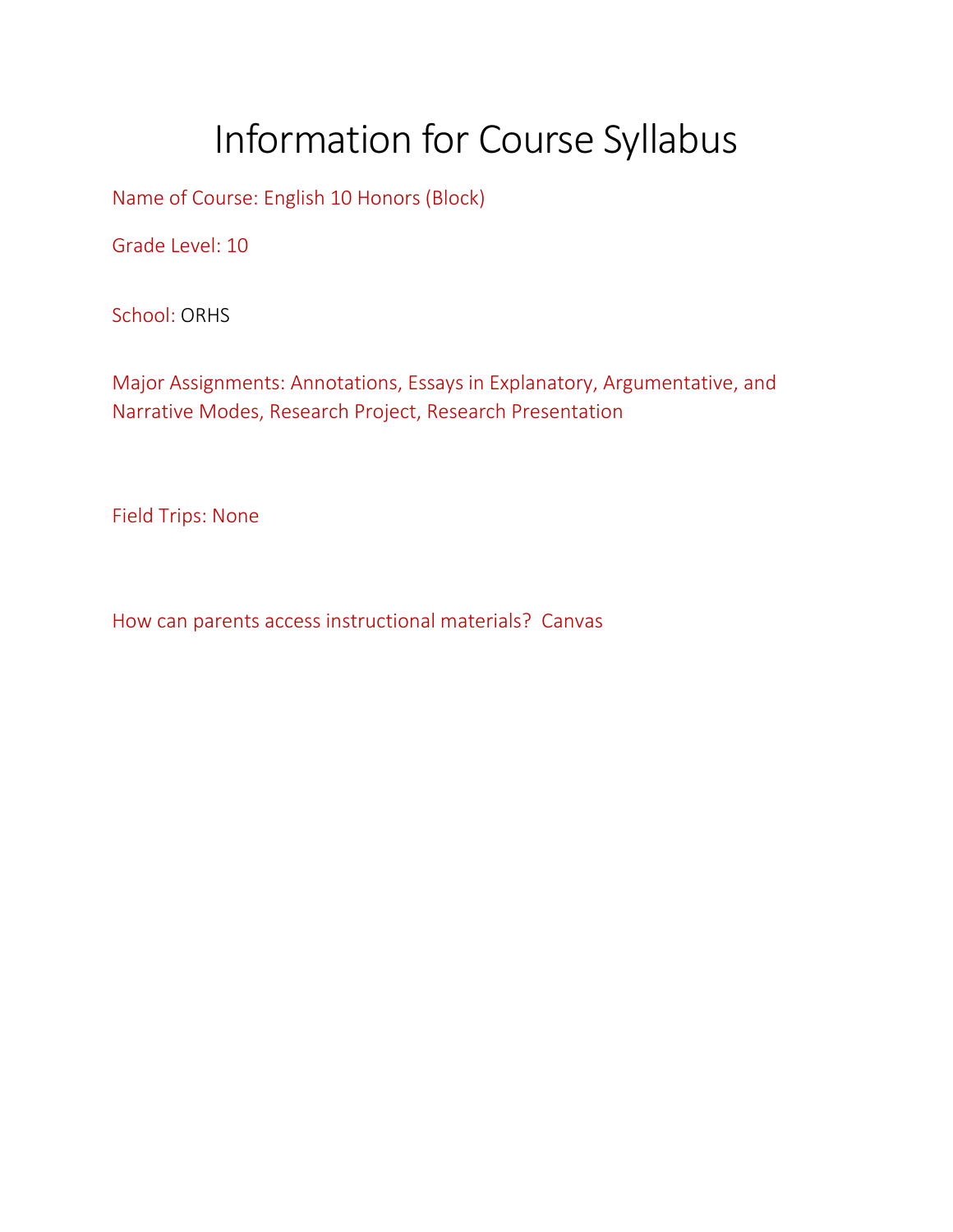| Grade        | <b>Unit Topics</b>                                                                                                                                                                                                                         | <b>State Standards</b>                                                                                                                                                                                                                                                                                                                                                                                                                                                                                    |
|--------------|--------------------------------------------------------------------------------------------------------------------------------------------------------------------------------------------------------------------------------------------|-----------------------------------------------------------------------------------------------------------------------------------------------------------------------------------------------------------------------------------------------------------------------------------------------------------------------------------------------------------------------------------------------------------------------------------------------------------------------------------------------------------|
| <b>Term</b>  |                                                                                                                                                                                                                                            |                                                                                                                                                                                                                                                                                                                                                                                                                                                                                                           |
| $\mathbf{1}$ | World Myths,<br>$\bullet$<br>including<br>Homer's<br>Odyssey, and<br><b>Greek Theater</b><br>with Sophocles's<br>Antigone.<br>Associated<br>informational<br>texts<br>Annotating skills<br>Membean<br>vocabulary<br>Explanatory<br>Writing | Reading Information:<br>9-10.RI.CS.4<br>9-10. RI.CS.5<br>9-10.RI.CS.6<br>9-10.RI.IKI.9<br>Reading Literature:<br>9-10.RL.CS.4<br>9-10.RL.CS.5<br>9-10.RL.CS.6<br>9-10.RL.IKI.9<br>Language:<br>9-10.L.CSE.1<br>9-10.L.CSE.2<br>9-10.L.KL.3<br>9-10.L.VAU.4<br>9-10.L.VAU.5<br>Writing:<br>9-10.W.TTP.2<br>9-10.W.PDW.4<br>9-10.W.PDW.5<br>9-10.W.PDW.6<br>9-10.W.RBPK.9<br>Speaking and Listening:<br>9-10. SL.CC. 1<br>9-10.SL.CC.2<br>9-10. SL.CC.3<br>9-10.SL.PKI. 4<br>9-10.SL.PKI.5<br>9-10.SL.PKI.6 |
| $1 - 2$      | Shakespeare-<br>Julius Caesar<br>Associated<br>informational<br>texts<br>Membean<br>vocabulary<br>Argumentative<br>Writing                                                                                                                 | Reading Information:<br>9-10.RI.CS.6<br>9-10.RI.IKI.7<br>9-10.RI.IKI.8<br>9-10.RI.IKI.9<br>9-10.RI.RRTC.10<br>Reading Literature:<br>9-10.RI.CS.6<br>9-10.RI.IKI.7<br>9-10.RI.IKI.9<br>9-10.RI.RRTC.10<br>Language:<br>9-10.L.CSE.1                                                                                                                                                                                                                                                                       |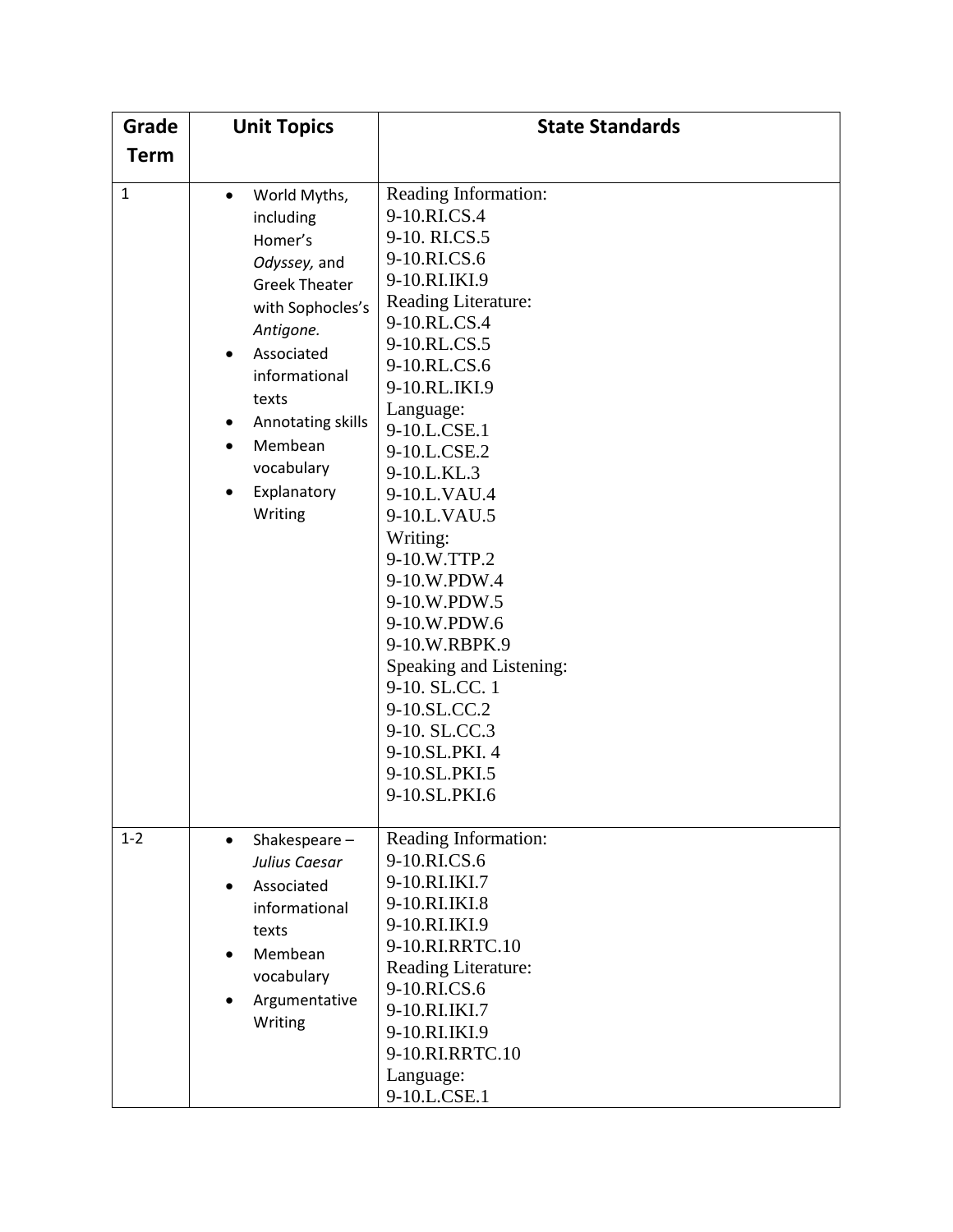|                |                            | 9-10.L.CSE.2            |
|----------------|----------------------------|-------------------------|
|                |                            | 9-10.L.KL.3             |
|                |                            | 9-10.L.VAU.4            |
|                |                            | 9-10.L.VAU.5            |
|                |                            | 9-10.L.VAU.6            |
|                |                            | Writing:                |
|                |                            | 9-10.W.TTP.1            |
|                |                            | 9-10.W.PDW.4            |
|                |                            | 9-10.W.RBPK.7           |
|                |                            | 9-10.W.RBPK.8           |
|                |                            | Speaking and Listening: |
|                |                            | 9-10. SL.CC. 1          |
|                |                            | 9-10.SL.CC.2            |
|                |                            | 9-10. SL.CC.3           |
|                |                            | 9-10.SL.PKI. 4          |
|                |                            | 9-10.SL.PKI.5           |
|                |                            | 9-10.SL.PKI.6           |
|                |                            |                         |
|                |                            |                         |
| $\overline{2}$ | Novel Study -<br>$\bullet$ | Reading Information:    |
|                | choices to                 | 9-10. RI. KID.1         |
|                | include: Things            | 9-10. RI. KID 2         |
|                | Fall Apart, All            | 9-10. RI. KID 3         |
|                | Quiet on the               | 9-10.RI.IKI.8           |
|                | Western Front,             | 9-10.RI.IKI.9           |
|                | Lord of the Flies          | 9-10.RI.RRTC.10         |
|                | Associated                 | Reading Literature:     |
|                | informational              | 9-10.RL.KID.1           |
|                |                            | 9-10.RL.KID.2           |
|                | texts                      | 9-10.RL.KID.3           |
|                | Poetry                     | 9-10.RL.CS.6            |
|                | Narrative                  | 9-10.RL.IKI.9           |
|                | Writing                    | 9-10.RL.RRTC.10         |
|                | Research                   | Language:               |
|                | Writing                    | 9-10.L.CSE.1            |
|                | Membean                    | 9-10.L.CSE.2            |
|                | Vocabulary                 | 9-10.L.KL.3             |
|                | <b>TN Ready</b>            | 9-10.L.VAU.4            |
|                | Review                     | 9-10.L.VAU.5            |
|                |                            | 9-10.L.VAU.6            |
|                |                            | Writing:                |
|                |                            | 9-10.W.PDW.6            |
|                |                            | 9-10.W.RBPK.7           |
|                |                            | 9-10.W.RBPK.8           |
|                |                            | 9-10.W.RBPK.9           |
|                |                            | Writing:                |
|                |                            | 9-10.W.TTP.3            |
|                |                            |                         |